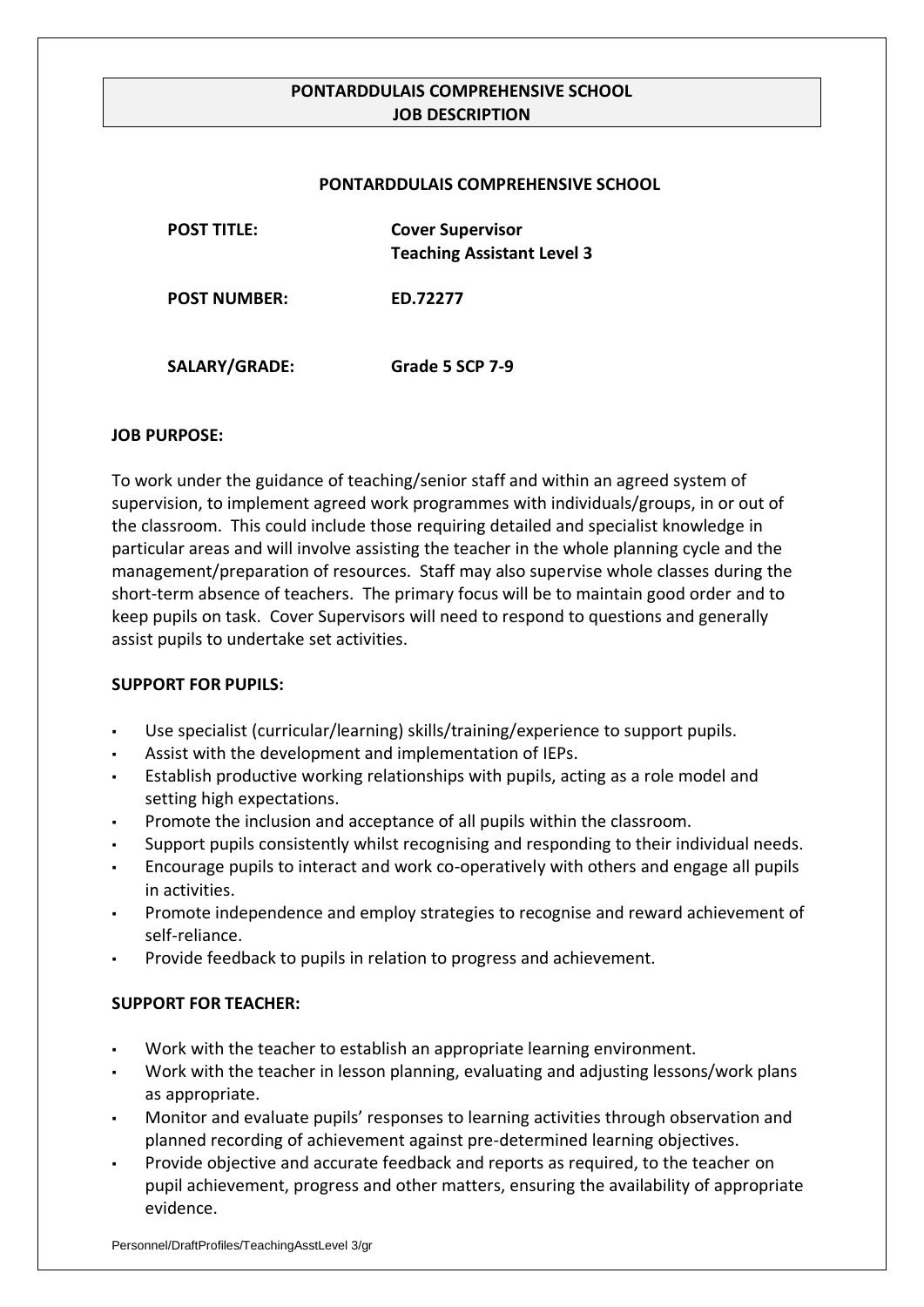- Be responsible for keeping and updating records as agreed with the teacher, contributing to reviews of systems/records as requested.
- Undertake marking of pupils' work and accurately record achievement/progress.
- Promote positive values, attitudes and good pupil behaviour, dealing promptly with conflict and incidents in line with established policy and encourage pupils to take responsibility for their own behaviour.
- Liaise sensitively and effectively with parents/carers as agreed with the teacher within your role/responsibility and participate in feedback sessions/meetings with parents with, or as directed.
- Administer and assess routine tests and invigilate exams/tests and routine marking of papers.
- Provide general clerical/admin. support e.g. administer coursework, produce worksheets for agreed activities etc.

# **SUPPORT FOR CURRICULUM:**

- Implement agreed learning activities/teaching programmes, adjusting activities according to pupil responses/needs.
- Implement local and national learning strategies e.g. literacy, numeracy, KS3, early years and make effective use of opportunities provided by other learning activities to support the development of relevant skills.
- Support the use of ICT in learning activities and develop pupils' competence and independence in its use.
- Help pupil to access learning activities through specialist support.
- Determine the need for, prepare and maintain general and specialist equipment and resources.

# **SUPPORT FOR SCHOOL:**

- Be aware of and comply with policies and procedures relating to child protection, health, safety and security, confidentiality and data protection, reporting all concerns to an appropriate person.
- Be aware of and support differences and ensure all pupils have equal access to opportunities to learn and develop.
- Contribute to the overall ethos/work/aims of the school.
- Establish constructive relationships and communicate with other agencies/professionals, in liaison with the teacher, to support achievement and progress of pupils.
- Attend and participate in regular meetings.
- Participate in training and other learning activities as required.
- Recognise own strengths and areas of expertise and use these to advise and support others.
- Provide appropriate guidance and supervision and assist in the training and development of staff as appropriate.
- Undertake planned supervision of pupils' out of school hours learning activities.
- Supervise pupils on visits, trips and out of school activities as required.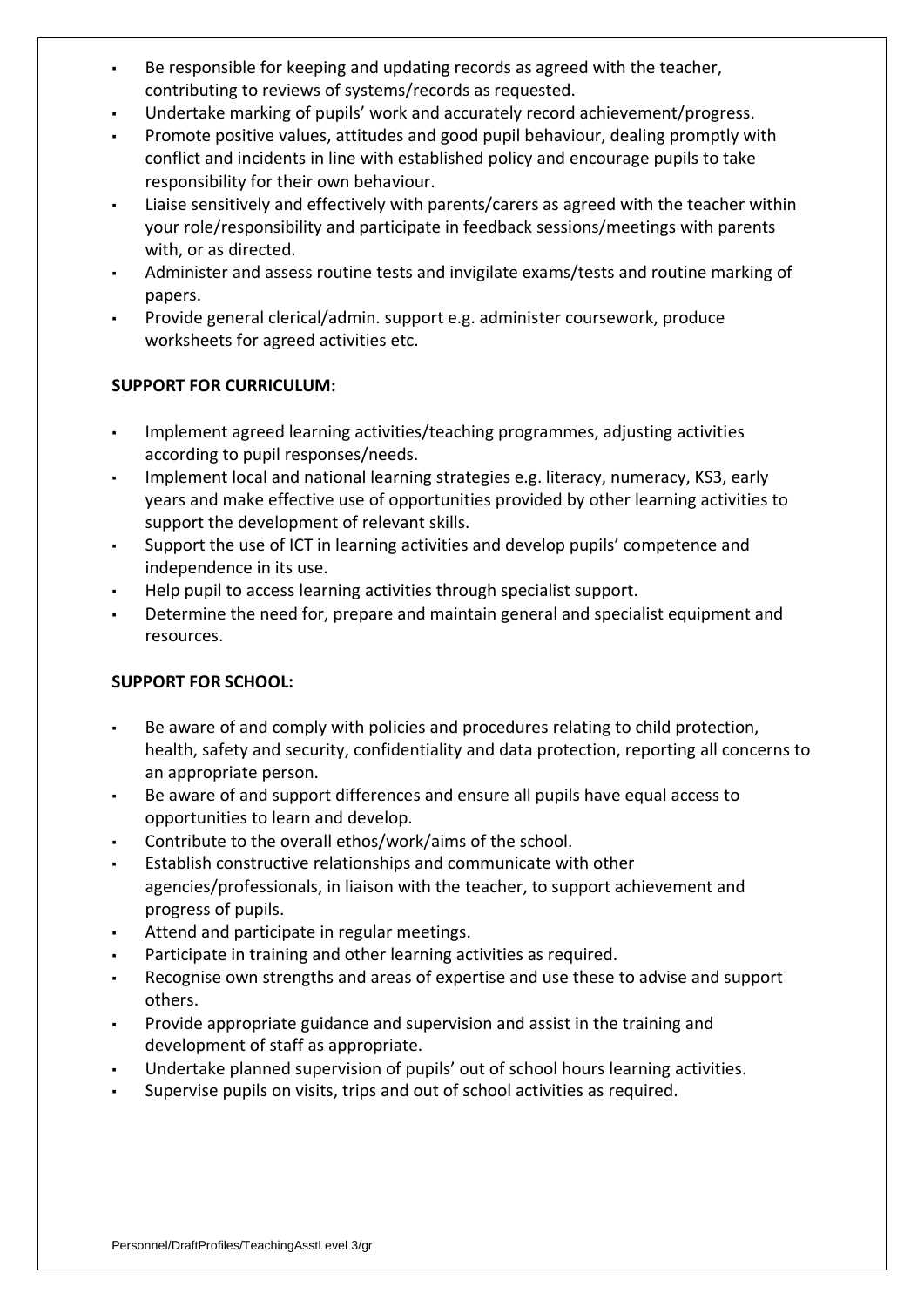#### **GENERAL DUTIES:**

- To ensure that all activities are carried out in accordance with Equal Opportunities legislation and the City and County of Swansea Equal Opportunity Policy.
- To undertake the Personal Health and Safety responsibilities within the HASAWA 1974.
- To undertake any other duties as may reasonably be required commensurate with the level of the post.
- The Authority retains the right to implement changes in job descriptions to reflect changes in the demands of the post and this will be done in consultation with you.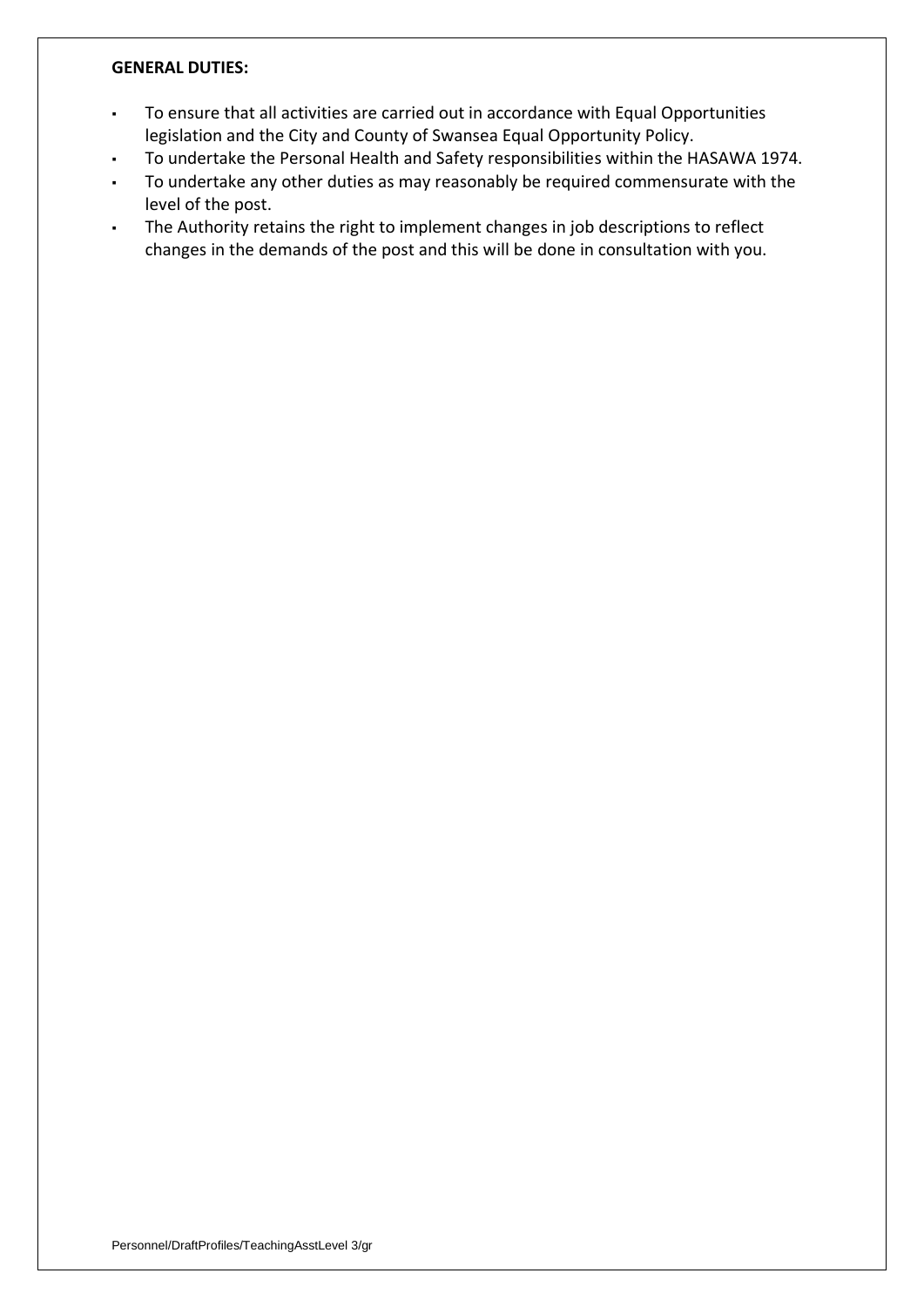### **PONTARDDULAIS COMPREHENSIVE SCHOOL PERSON SPECIFICATION**

### **PONTARDDULAIS COMPREHENSIVE SCHOOL**

| <b>POST TITLE:</b>   | <b>Cover Supervisor</b>           |
|----------------------|-----------------------------------|
|                      | <b>Teaching Assistant Level 3</b> |
| <b>POST NUMBER:</b>  | <b>ED.72277. Cover Supervisor</b> |
| <b>SALARY/GRADE:</b> | Grade 5 SCP 7-9                   |

#### **EXPERIENCE:**

Experience working with children of relevant age.

### **QUALIFICATIONS:**

- Very good numeracy/literacy skills.
- NVQ 3 for Teaching Assistants or equivalent qualification or experience.
- Training in the relevant strategies e.g. literacy and/or in particular curriculum or learning area e.g. bi-lingual, Sign Language, Dyslexia, ICT, Maths, English, CACHE etc.
- Appropriate first aid training.

## **KNOWLEDGE/SKILLS:**

- Can use ICT effectively to support learning.
- Use of other equipment technology video, photocopier.
- Full working knowledge of relevant policies/codes of practice and awareness of relevant legislation.
- Working knowledge of national/foundation stage curriculum and other relevant learning programmes/strategies.
- Understanding of principles of child development and learning processes.
- Ability to self-evaluate learning needs and actively seek learning opportunities.
- Ability to relate well to children and adults.
- Work constructively and flexibly as part of a team, understanding classroom roles and responsibilities and your own position within these.

## **Special Requirement**

The School in line with the Local Authority Corporate Safeguarding Policy is committed to safeguarding and promoting the welfare of children, young people and adults and expects all staff and volunteers to share this commitment. The Authority expects all staff to undertake and keep up to date with mandatory safeguarding training for the both the protection of children and adults.